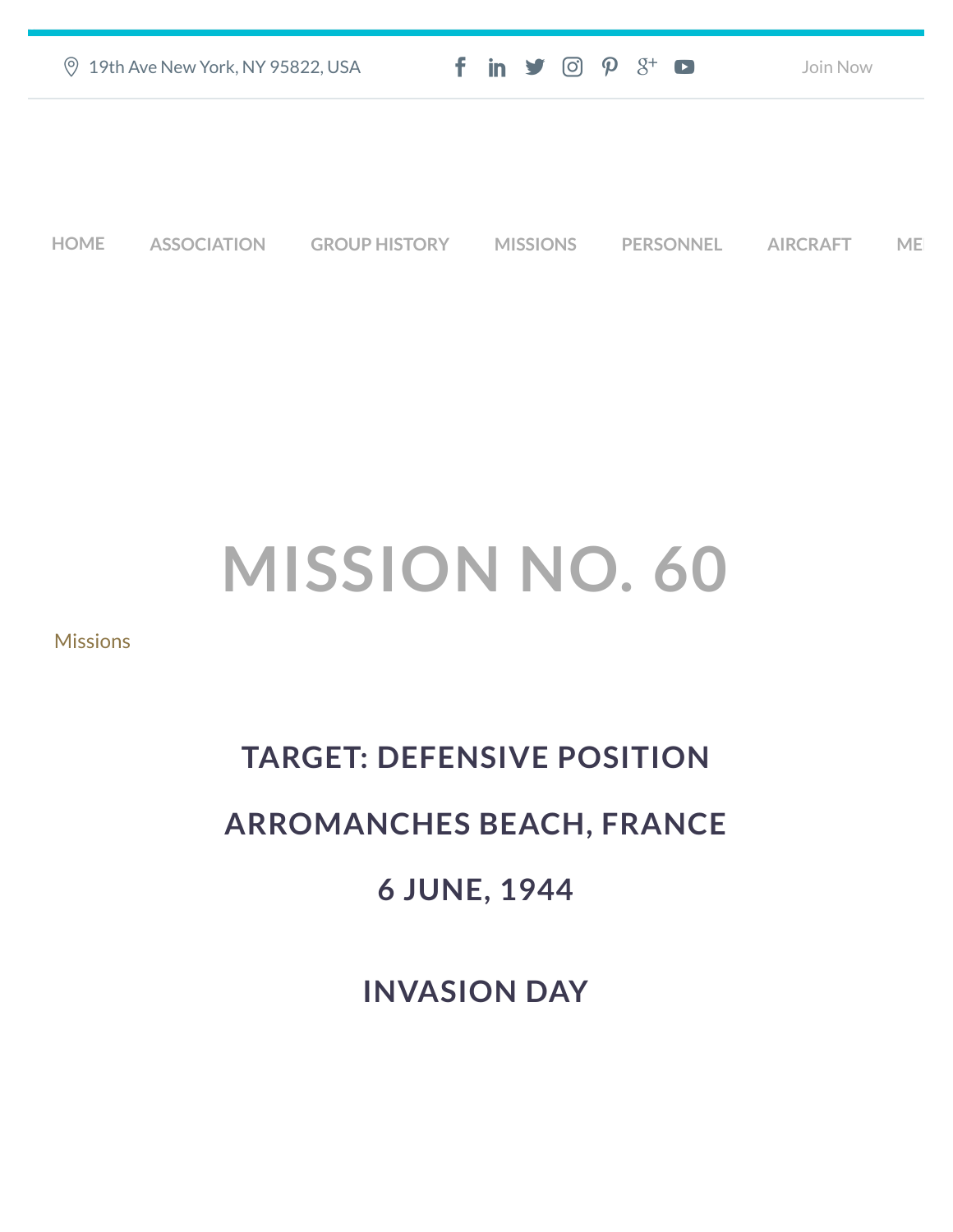

At 0100, Colonel Luper entered the briefing room. The command, "Attention" was quickly followed by, "At ease". Col. Luper walked to the front of the briefing room and stood before the huge map of Europe. "Gentlemen", he said, "This is it." He continued, "This is what we have all been waiting for. I need not tell you how much depends on today's operation. Every resource in our possession must be put to use to make this mission Successful It must be successful."

The various briefing officers then took over and for more than thirty minutes, details of the mission were explained. Nothing was omitted; nothing was left to chance. Crews were also advised only boats heading towards the United Kingdom would pick up ditched crews.

Preparation for this day had been carried out with the utmost secrecy and no hint had reached the crewmen. Nevertheless, there had been many indications the long awaited day was at hand. Additional guards had been posted. Passes had been cancelled. Ground crews worked with a sense of urgency to service the ships. The lead crews were called for pre-briefing at 1900 hours on 5 June. Thus, when crews assembled in the early morning hours of 6 June, few had to be told today was the day.

The 457th was assigned two defense positions on the Arromanches Beach that were to be bombed ten minutes before the first assault wave of the British Second Army hit the beaches. Twenty-four craft, the "First Force", would attack a defensive position consisting of three pill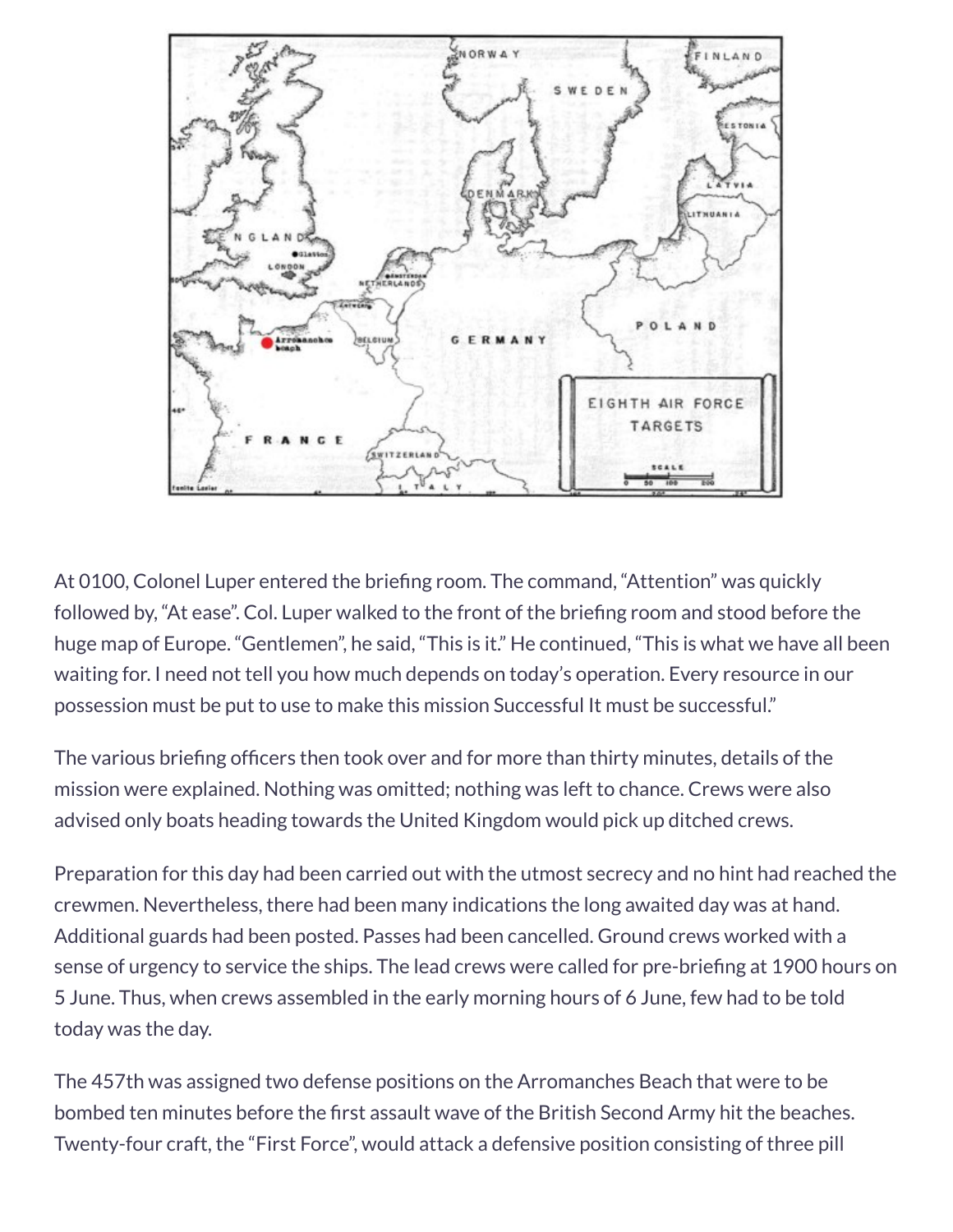boxes and three shelters on the beach just north of Creully, while eighteen craft, the "Third Force", would attack a defended locality at Anselles-Sur-Mer, three miles west. Both targets were on the Arromanches Beach between Bayeux and Caen. Zero hour was 0725 hours.

The "First Force", led by Col. Luper with Lt. Charles D. Brannan as pilot, began taking off at 0430 hours, followed by the "Third Force", at 0450 hours, led by Major Fred A. Spencer, with Captain Russell M. Selwyn as pilot. Assembly was accomplished as dawn broke and the English Coast was crossed at 0632 hours. At mid-channel the cloud cover was ten-tenths. Looking out in front through a hole in the clouds and under the overcast, one could see some of the thousands of water craft on their way to the invasion.

The "First Force" dropped its bombs at 0700 hours. The "Third Force" dropped at 0710 hours. At the same time the primary targets were being shelled by warships and hit by dive bombers. The whole invasion coast was obscured by clouds and it was not until the formation approached the English Coast that the many invasion craft could be seen again. No enemy fighters or flak were encountered. All planes returned to the Base and crews stood by for a second mission, but none was ordered.

The crews finished the day's work hope full their efforts had aided a Great Crusade. The Eighth put up a total of 2512 bombers during the day. Only five planes were lost.

|     | <b>MISSION NO. 60</b><br>June 6th 1944 |                         |           |                          |           |                          |         |
|-----|----------------------------------------|-------------------------|-----------|--------------------------|-----------|--------------------------|---------|
|     |                                        | 748th Squadron          |           | 749th Squadron           |           | 750th Squadron           | 751th   |
|     | A/C #458                               |                         | A/C # 051 |                          | A/C # 098 |                          | $A/C$ # |
| р   |                                        | Lt Clyde R. Weid        |           | Lt Donald E. Lady        |           | Lt Edward B. Dozier      | Ľ       |
| CD  |                                        | Lt Louis G. Mueller     |           | Lt Joseph F. Reilly      |           | Lt Harry J. Huskey       | Ma      |
| n   |                                        | Lt Solon J. Boydston    |           | Lt Judson E. Krueger     |           | Lt Robert J. Burright    | L.      |
| ь   |                                        | Lt Kenneth B. Taylor    |           | Lt Mattison              |           | Lt Alexis P. Umoff       | L.      |
| tt  |                                        | Sgt James R. Powell     |           | Sgt Bernard L. Baker     |           | Lt Henry P. Loades       | L.      |
| ro  |                                        | Set Nolan V. Claxton    |           | Set William G. Arterburn |           | Sgt Dwight H. Anderson   | L.      |
| bt  |                                        | Sgt Norman C. Bonney    |           | Set Marvin H. Sloan      |           | Sgt Hyman Kalb           | Sg      |
| lwg |                                        | Sgt Edwin Dempsey       |           | Sgt Walter F. Palmer     |           | Sgt Gerald E. Poston     | Sg      |
| rwg |                                        | Lt Edward L. Cavanaugh  |           | Sgt Ross D. Pogue        |           | Sgt Fredrick L. Exley    | Sg      |
| tg  | Sgt                                    |                         | Sgt       |                          |           | Sgt William C. Young     | L.      |
|     |                                        |                         |           |                          |           | Sgt Frank L. Ridenhour   |         |
|     | A/C #615                               |                         | A/C # 060 |                          | A/C #571  |                          | A/C#    |
| p   |                                        | Lt Cornelius S. Woolf   |           | Lt Donald G. Karr        |           | Lt Franklin H. Morrell   | L.      |
| CD  |                                        | Maj Gordon H. Haggard   |           | Lt Ennis E. Brown        |           | Lt Arthur M. Richards    | Ľ       |
| n   |                                        | Lt Kinney Hellums       |           | Lt Joel H. Apel          |           | Lt Marsh M. Calloway, Jr | L.      |
| ь   |                                        | Set William B. Wescott  |           | Sgt Kenneth M. Krise     |           | F/O Lawrence C. Ghiorse  | L.      |
| tt  |                                        | Sgt Gerard J. Hyink     |           | Sgt Philip Finkelstein   |           | Sgt Robert C. Kogler     | Sg      |
| ro  |                                        | Sgt Alden B. Orr        |           | Sgt Virgil G. Maier      |           | Sgt Donald R. McCurdy    | Sg      |
| bt  |                                        | Sgt John L. Batts       |           | Sgt Morris J. Woodell    |           | Sgt Dwight W. Parken     | Sg      |
| lwg |                                        | Sgt Roman A. Zelazo     |           | Sgt Eugene H. Paprota    |           | Sgt Joseph R. Wheatley   | Sg      |
|     |                                        | Sgt Samuel I. Craft, Jr |           | Sgt Paul M. Rogers       |           | Sgt Harold V. Barris     | Sg      |
| rwg |                                        |                         |           |                          |           |                          |         |